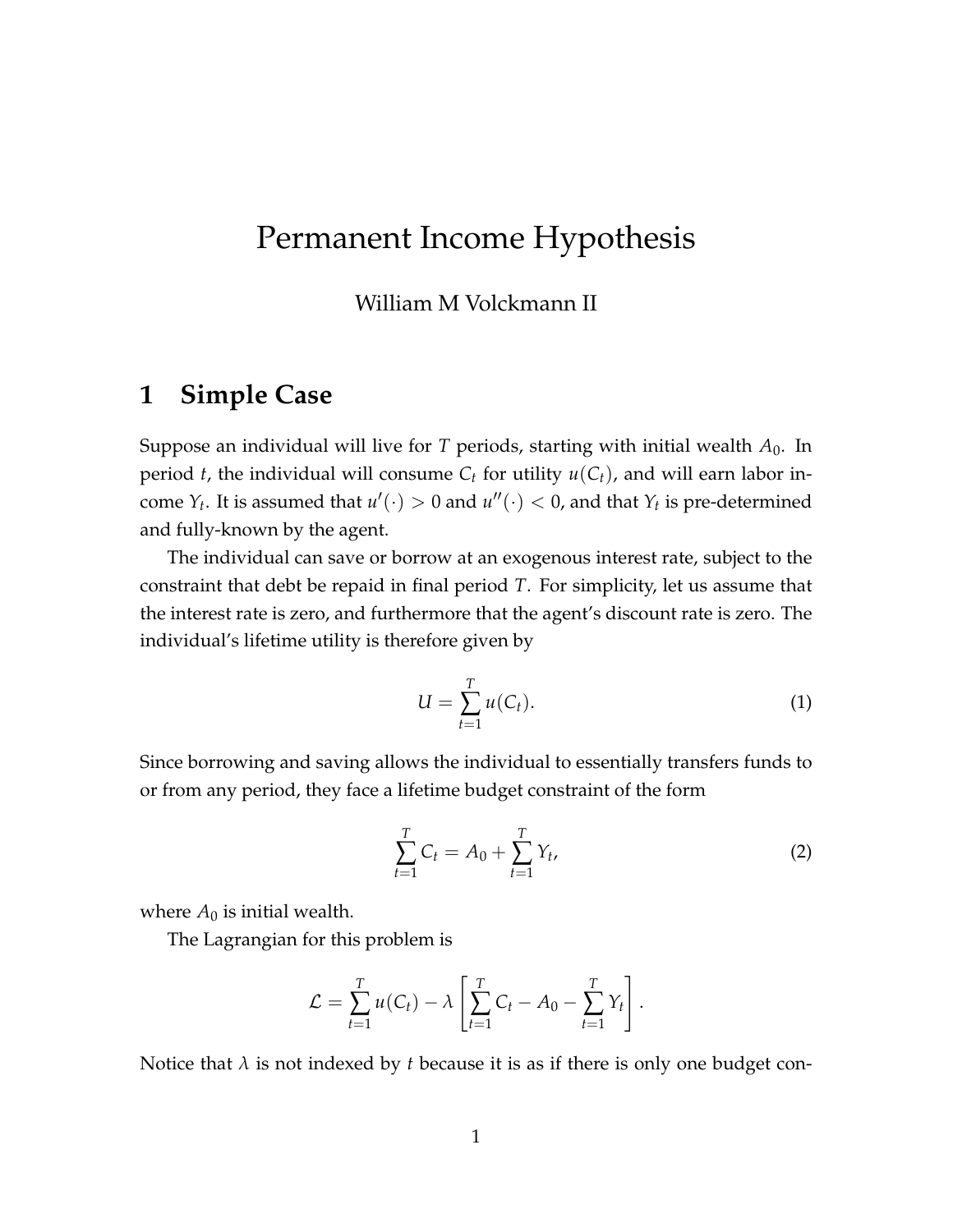straint, reflecting the entire lifetime income stream. The first-order condition is

$$
u'(C_t) = \lambda. \tag{3}
$$

We can conclude that  $u'(C_1) = u'(C_2) = \ldots = u'(C_T)$ , since the first-order condition holds for any *C<sup>t</sup>* . The shape of the utility function allow us to further conclude that  $C_1 = C_2 = \ldots = C_T$ . Plugging this result into the budget constraint gives

$$
C_t = \frac{1}{T} \left[ A_0 + \sum_{\tau=1}^T Y_\tau \right]. \tag{4}
$$

The interpretation is straightforward: consume the same constant fraction of lifetime wealth in each period.

One important implication is that consumption at any given time is determined by lifetime income. If there is a one-time increase in period *t* income of the amount *X*, then consumption in period *t* only increases by *X*/*T*. This suggests that the multiplier for, say, a tax rebate or stimulus check is going be rather small on impact, and "spread thinly," so to speak.

Another important implication is that saving, defined as  $S_t \equiv Y_t - C_t$ , is going to jump around a lot as transitory income  $Y_t$  changes, since  $C$  will remain constant. This is obvious if one were to write  $\Delta S_t = \Delta Y_t - \Delta C_t$ , because  $\Delta C_t = 0$  requires  $\Delta S_t = \Delta Y_t$ . In more detail, we can write

<span id="page-1-0"></span>
$$
S_t = Y_t - C_t
$$
  
=  $Y_t - \frac{1}{T} \left[ A_0 + \sum_{\tau=1}^T Y_\tau \right]$   
=  $\left[ Y_t - \frac{1}{T} \sum_{\tau=1}^T Y_\tau \right] - \frac{1}{T} A_0.$  (5)

The first term of equation [\(5\)](#page-1-0) is key. It tells us that saving is going to be high when period *t* income is higher than average income. Makes sense: the above-average income is transferred to periods of below-average income so that consumption can be constant. Saving and borrowing is what allows smooth consumption over time.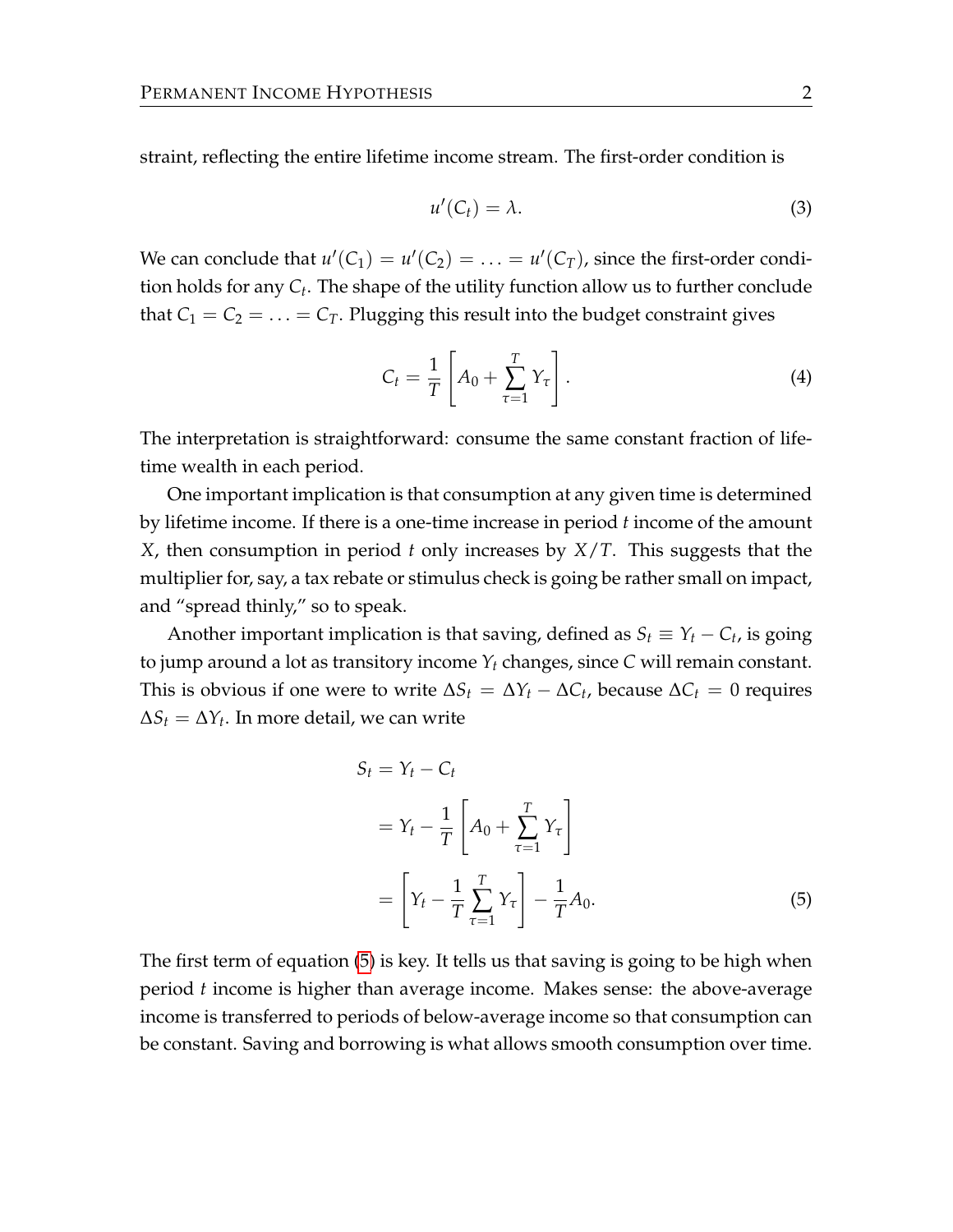### **2 Random Walk**

An individual is not going to know exactly what their income is every single payday for the rest of their life, so let's weaken that assumption. Supposing quadratic utility, the individual in period  $t = 1$  will now seek to maximize lifetime expected utility, that is,

$$
E_1[U] = E_1\left[\sum_{t=1}^T \left(C_t - \frac{a}{2}C_t^2\right)\right],
$$

for *a* > 0. The subscript on the expectations operator denotes the period in which the expectations are formed, in this case in the first period. Keep in mind, however, that *Y*<sub>1</sub> is known in period 1, and thus  $E_1[Y_1] = Y_1$  and  $E_1[C_1] = C_1$ . This will be useful momentarily.

We will also make the assumption that consumption is always in the range such that  $u'(\cdot) > 0$ . Borrowing and lending has the same structure as before, but since the individual does not know future income (and thus doesn't know future consumption), we apply expectations to the lifetime budget constraint to get

$$
\sum_{t=1}^{T} E_1[C_t] = A_0 + \sum_{t=1}^{T} E_1[Y_t].
$$
\n(6)

In words: how much you expect to consume in total over time must equal how much wealth you expect to obtain over time.

The Lagrangian for this problem is

$$
\mathcal{L}=E_1\left[\sum_{t=1}^T\left(C_t-\frac{a}{2}C_t^2\right)\right]-\lambda\left[E_1[C_t]-A_0-\sum_{t=1}^TE_1[Y_t]\right],
$$

which yields first order condition

$$
E[1 - aC_t] = \lambda. \tag{7}
$$

Like in the simple case, this holds for any *t*, and therefore we can conclude that  $E[C_1] = E[C_2] = \ldots = E[C_T]$ . But since  $E[C_1] = C_1$  is known at the start, we can go a step further and write  $C_1 = E[C_2] = \ldots = E[C_T]$ .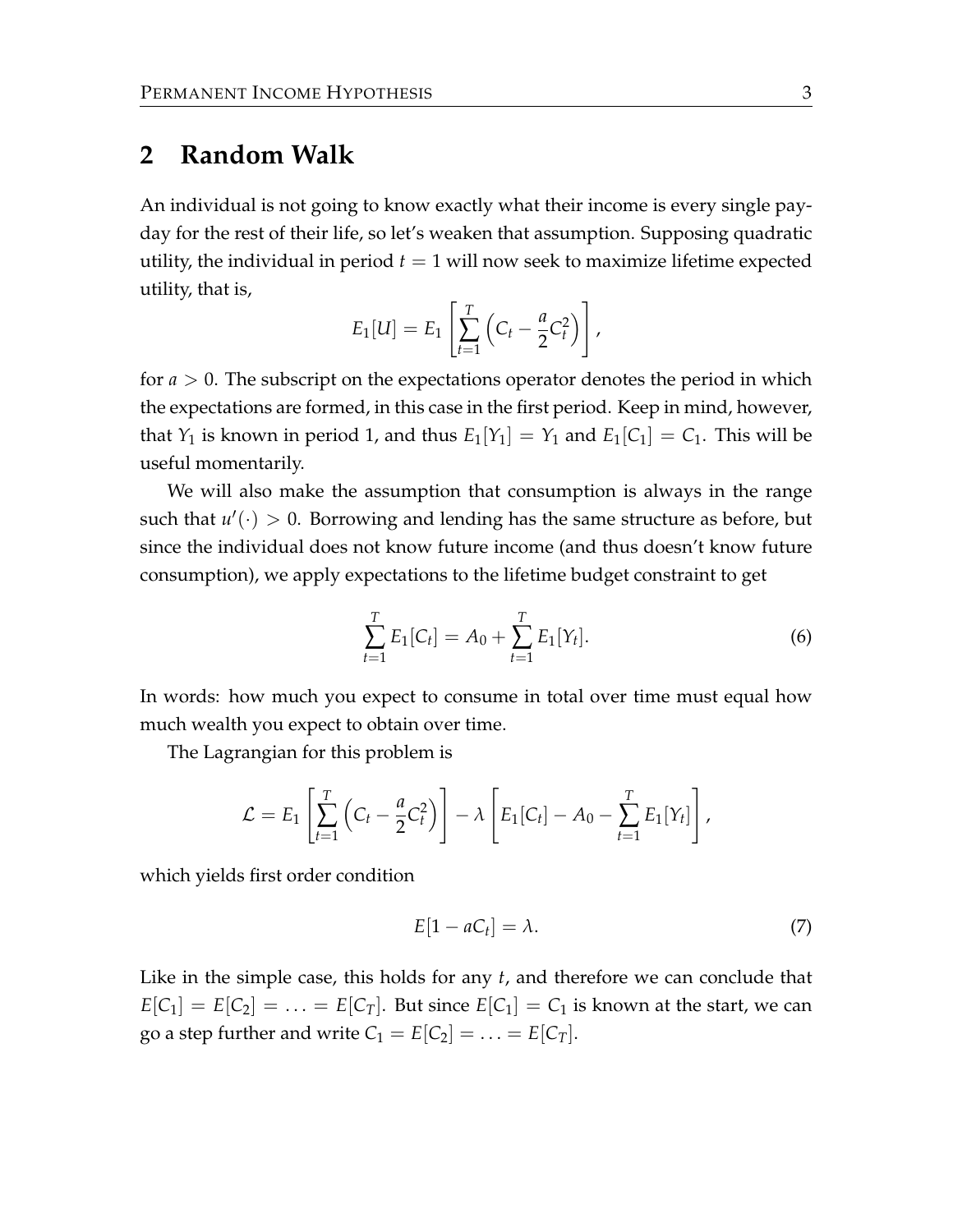Plugging into the budget constraint gives

<span id="page-3-1"></span>
$$
C_1 = \frac{1}{T} \left( A_0 + \sum_{t=1}^T E_1[Y_t] \right).
$$
 (8)

Initial consumption is going to be a fraction of expected lifetime wealth, and consumption in subsequent periods is expected to be the same. To that end, we can write

$$
C_t = E_{t-1}[C_t] + e_t, \t\t(9)
$$

where  $E_{t-1}[e_t] = 0$ . The idea is that our expectation of tomorrow's consumption will have a little bit of random error to it: expectations about the future are not going to perfect all of the time, otherwise they wouldn't be *expectations* in any meaningful sense. Therefore actual *C<sup>t</sup>* will sometimes be a bit different from what was expected: there will be actual changes is consumption over time. On average that error will be zero, so that expectations are correct on average (i.e. expectations are not biased). Which is to say, consumption is smoothed *in expectation*.

We can go a step further. Note that  $E_{t-1}[C_t] = C_{t-1}$ . In words, because the expectation error is on average zero, we expect tomorrow's consumption to be the same as today's. Therefore we can write

$$
C_t = C_{t-1} + e_t,\tag{10}
$$

This says that consumption takes a random walk, technically a martingale.<sup>[1](#page-3-0)</sup>

This framework is nice because we can see what determines changes in consumption *e<sup>t</sup>* . To illustrate, consider the change in consumption from period 1 to period 2. First, note that  $A_1 = A_0 + Y_1 - C_1$ , in other words, wealth inherited from period 1 is the remaining stock of wealth not consumed in period 1. Then from the

<span id="page-3-0"></span><sup>&</sup>lt;sup>1</sup>Wikipedia says: "In probability theory, a martingale is a sequence of random variables (i.e., a stochastic process) for which, at a particular time, the conditional expectation of the next value in the sequence is equal to the present value, regardless of all prior values."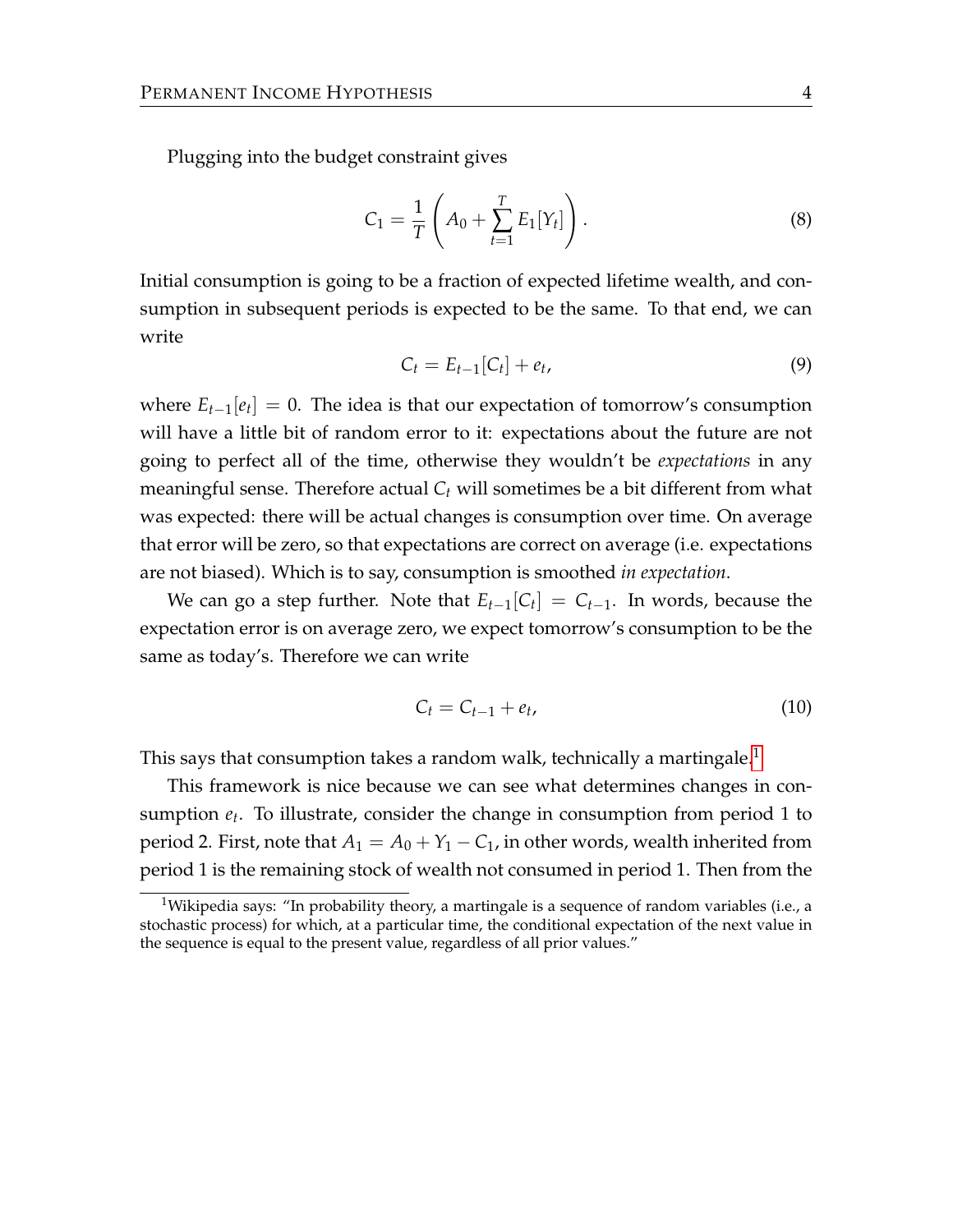perspective of period 2, we can shift indices to conclude that

$$
C_2 = \frac{1}{T-1} \left( A_1 + \sum_{t=2}^T E_2[Y_t] \right)
$$
  
= 
$$
\frac{1}{T-1} \left( A_0 + Y_1 - C_1 + \sum_{t=2}^T E_2[Y_t] \right).
$$

Define the difference

$$
\sum_{t=2}^{T} E_2[Y_t] - \sum_{t=2}^{T} E_1[Y_t]
$$
\n(11)

to be information learned between period 1 and period 2. If we add and subtract the second term, we can write

$$
C_2 = \frac{1}{T-1} \left[ A_0 + Y_1 - C_1 + \sum_{t=2}^T E_1[Y_t] + \left( \sum_{t=2}^T E_2[Y_t] - \sum_{t=2}^T E_1[Y_t] \right) \right].
$$

From equation [8,](#page-3-1) we can write

$$
A_0 + Y_1 + \sum_{t=2}^{T} E_1[Y_t] = A_0 + \sum_{t=1}^{T} E_1[Y_t]
$$
  
=  $T \times C_1$ .

Now we can go a step further and write

$$
C_2 = \frac{1}{T-1} \left[ T \times C_1 - C_1 + \left( \sum_{t=2}^T E_2[Y_t] - \sum_{t=2}^T E_1[Y_t] \right) \right]
$$
  
=  $C_1 + \frac{1}{T-1} \left( \sum_{t=2}^T E_2[Y_t] - \sum_{t=2}^T E_1[Y_t] \right).$  (12)

The interpretation is that consumption tomorrow is equal to consumption today adjusted by new information learned today. If we learned that lifetime income goes up, then the term in the parenthesis is positive and hence we consume more in *C*2. Notice that the strength with which consumption is adjusted due to new information depends on how many periods are remaining: the consequence of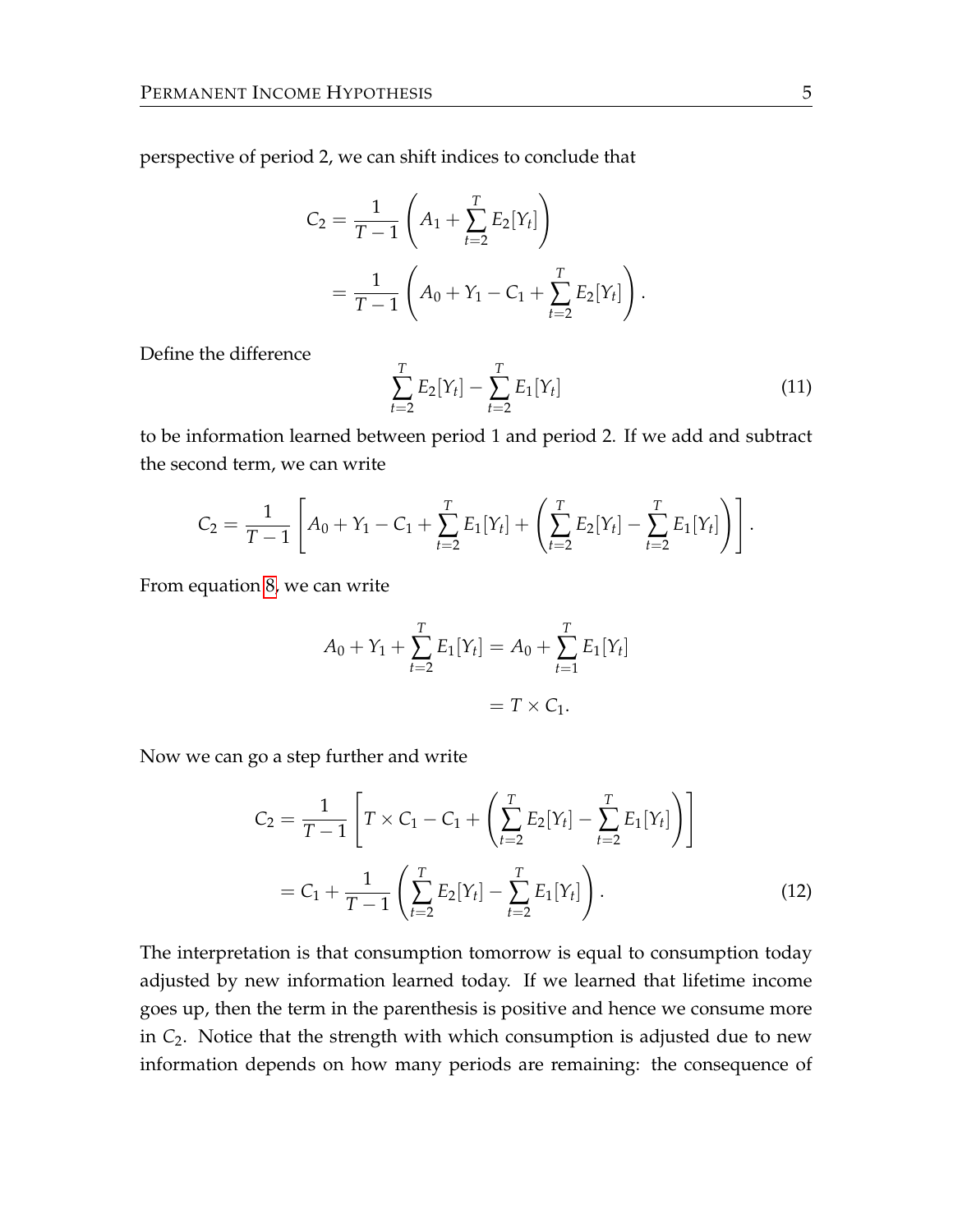new information is "spread more thinly" when there are more remaining periods over which to spread.

# **3 Precautionary Saving**

Because  $E_t[C_{t+1}] = C_t$ , we can conclude that  $u'(E_t[C_{t+1}]) = u'(C_t)$ . Quadratic utility implies that marginal utility is linear, specifically of form  $u'(C_t) = 1 - aC_t$ . We can conclude that

$$
E_t[u'(C_{t+1})] = E_t[1 - aC_{t+1}]
$$

$$
= 1 - aE[C_{t+1}]
$$

$$
= 1 - aC_t
$$

$$
= u'(C_t).
$$

In time *t* it is trivially true that  $E_t[C_t] = C_t$  because  $C_t$  is known, from which it follows that  $u'(E_t[C_t]) = u'(C_t)$ . Thus we can establish that this is a *certainty equivalent economy* because

$$
u'(E_t[C_{t+1}]) = E_t[u'(C_{t+1})]. \tag{13}
$$

This linearity is what allows us to reduce the Euler equation to the straightforward result  $E_t[C_{t+1}] = C_t$ .

Marginal utility need not be linear in generality, of course. One such case involves having  $u'''(.) > 0$ . This implies that marginal utility is convex, which in turn implies that

$$
u'(E_t[C_{t+1}]) < E_t[u'(C_{t+1})]
$$

by Jensen's inequality. But notice that *C<sup>t</sup>* cannot equal *E<sup>t</sup>* [*Ct*+1] anymore because that would imply  $u'(C_t) < E_t[u'(C_{t+1})]$ . Hence a marginal reduction in current consumption would increase expected utility: transfer consumption from today to the future. The positive third derivative induces the individual to save more now instead of smooth consumption, which is known as *precautionary saving*.

Furthermore, an increase in uncertainty will cause more precautionary saving. Consider a scenario in which consumption can either be low or high, *C<sup>L</sup>* or *C<sup>H</sup>*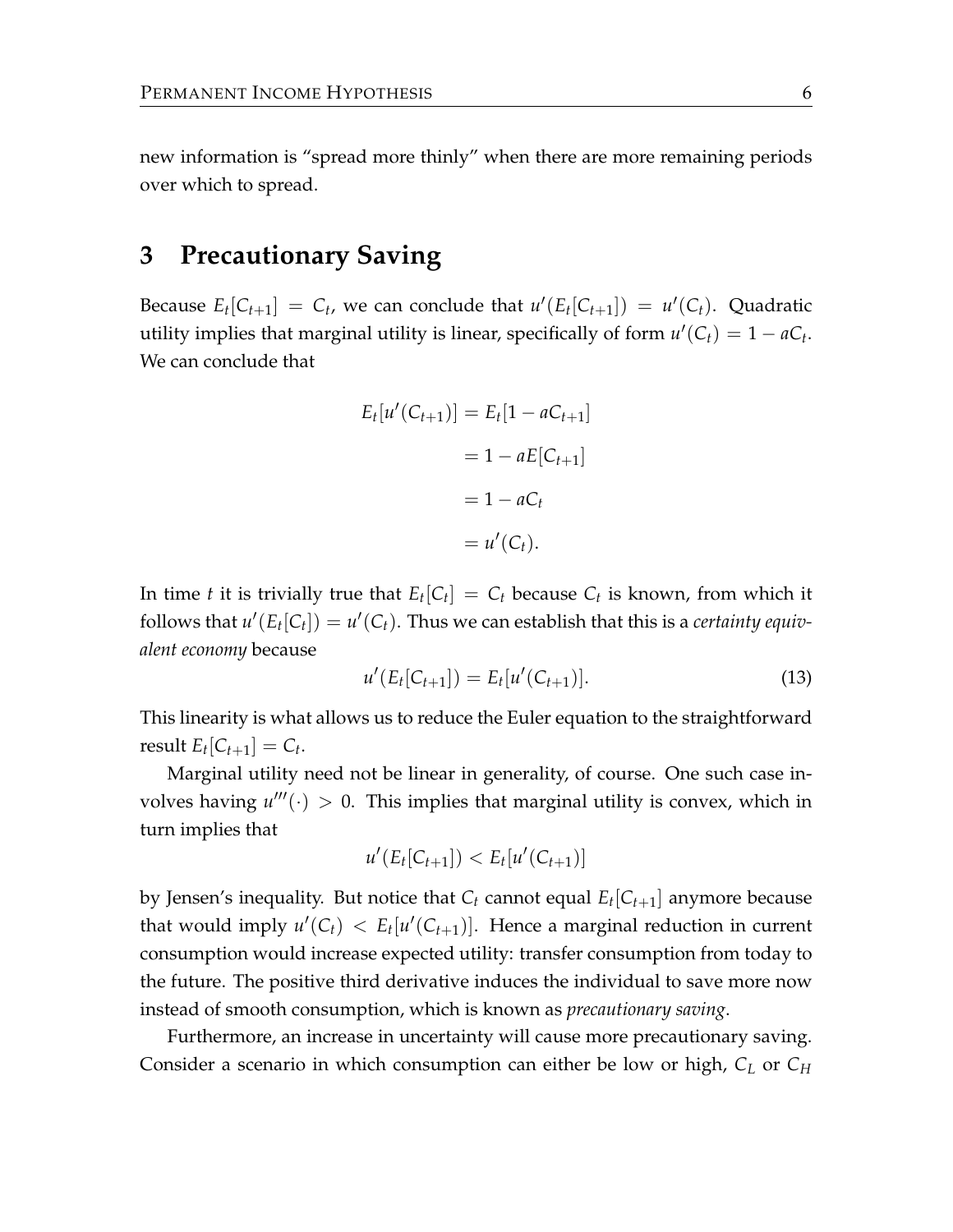respectively, each with probability 0.5. Put  $u'(C_{t+1})$  on the vertical axis,  $C_{t+1}$  on the horizontal axis. Now draw the convex marginal utility function, and plot some  $C_L$  and  $C_H$ . If you connect  $u'(C_L)$  and  $u'(C_H)$ , you'll find that the line lies above the marginal utility line due to convexity. The difference between  $E_t[u'(C_{t+1})]$  and  $u'(E_t[C_{t+1}])$  is the impetus for precautionary saving, as explained above. Now increase uncertainty by moving *C<sup>L</sup>* lower and *C<sup>H</sup>* higher while preserving the mean. Notice that when you connect those new dots, the line is even higher above the marginal utility curve, and hence precautionary saving is even stronger.

#### **4 Interest Rates**

Now suppose that there is some constant real interest rate *r*. Accordingly, we must discount values when we're considering the lifetime budget constraint, giving

$$
\sum_{t=1}^{T} \frac{1}{(1+r)^t} C_t = A_0 + \sum_{t=1}^{T} \frac{1}{(1+r)^t} Y_t.
$$
 (14)

The model starts in period 1, but we will discount to period 0 for the sake of notation.

Having an interest rate without a discount rate is bizarre, so we will introduce that now. We will use CRRA utility, so the lifetime stream of discounted utility is

$$
U = \sum_{t=1}^{\infty} \beta^t \frac{C_t^{1-\theta}}{1-\theta},
$$

where  $\theta$  is the risk aversion parameter and  $\beta$  is the discount rate.

The Lagrangian for this problem is

$$
\mathcal{L} = \sum_{t=1}^{\infty} \beta^t \frac{C_t^{1-\theta}}{1-\theta} - \lambda \left[ \sum_{t=1}^T \frac{1}{(1+r)^t} C_t - A_0 - \sum_{t=1}^T \frac{1}{(1+r)^t} Y_t \right],
$$

giving first order conditions with respect to *C<sup>t</sup>* and *Ct*+<sup>1</sup> of

$$
(1+r)^t \beta^t C_t^{-\theta} = \lambda,\tag{15}
$$

$$
(1+r)^{t+1}\beta^{t+1}C_{t+1}^{-\theta} = \lambda.
$$
 (16)